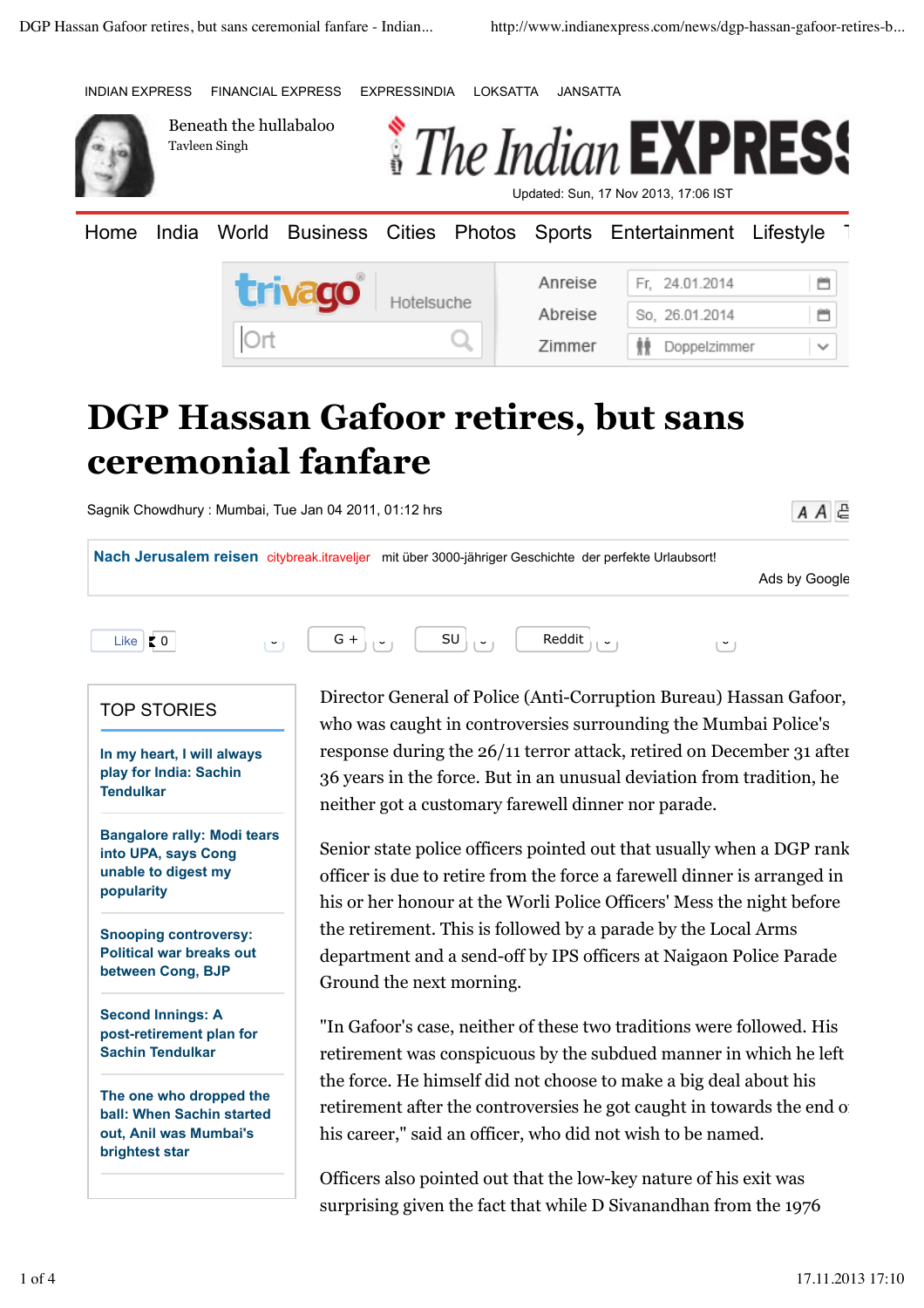$F_{\rm senior}$  to him and the seniormost IPS officer in the state. batch of IPS and the current state DGP is the top police officer in the state, Gafoor was two batches

 $\mu$  in the light of a terror alert issued for the city. HOT TOPICS Other officers reasoned that there was no ceremony surrounding Gafoor's retirement as it took place on New Year's Eve, when the entire police force had its hands full with security related duties

I<br>Asked for his reaction, Gafoor said: "It was not possible as the force was busy with security on the night of December 31".

S<br>Recommend Sign Up to see what your friends recommend.